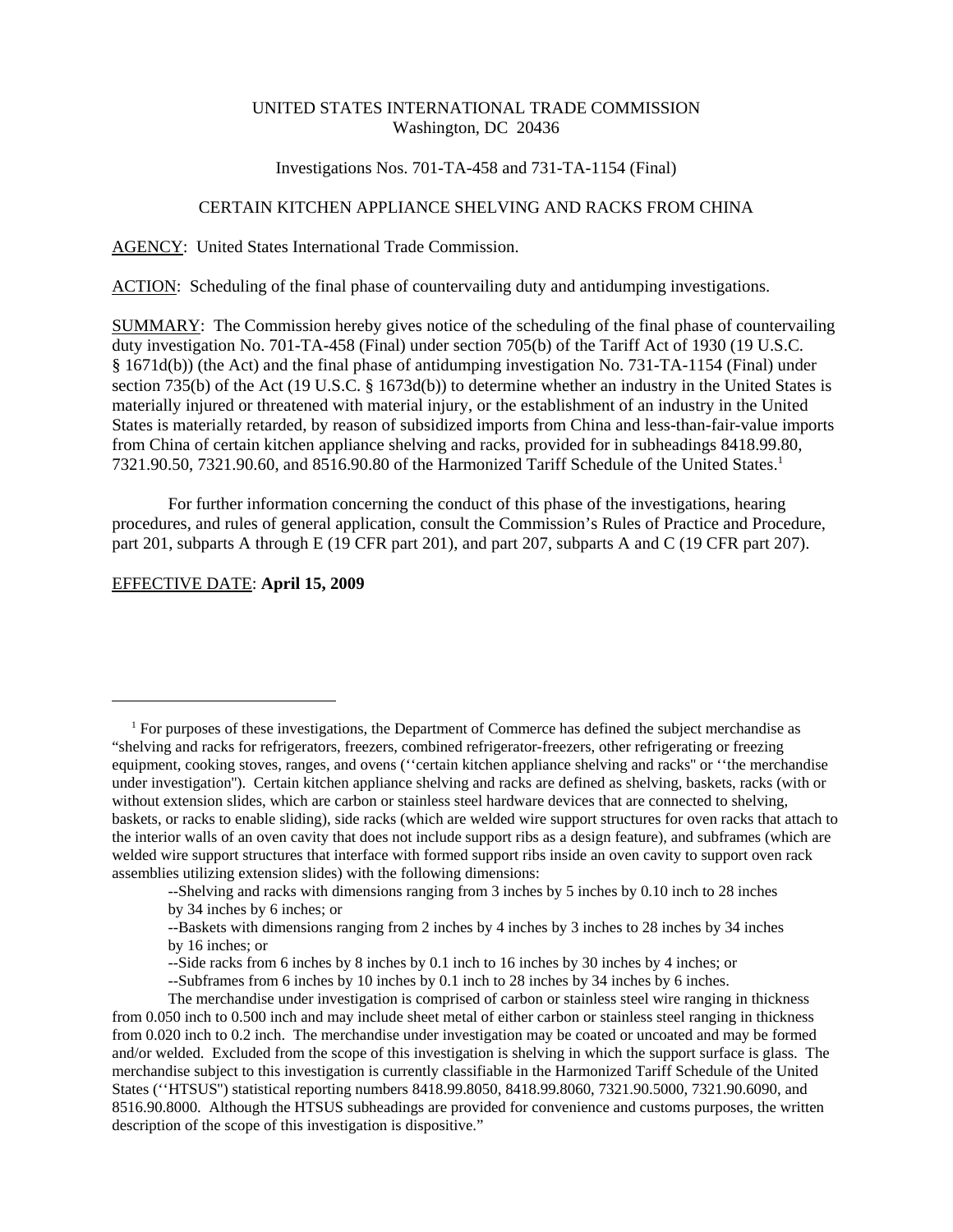FOR FURTHER INFORMATION CONTACT: Joanna Lo (202-205-1888), Office of Investigations, U.S. International Trade Commission, 500 E Street SW, Washington, DC 20436. Hearing-impaired persons can obtain information on this matter by contacting the Commission's TDD terminal on 202-205-1810. Persons with mobility impairments who will need special assistance in gaining access to the Commission should contact the Office of the Secretary at 202-205-2000. General information concerning the Commission may also be obtained by accessing its internet server (*http://www.usitc.gov*). The public record for these investigations may be viewed on the Commission's electronic docket (EDIS) at *http://edis.usitc.gov*.

### SUPPLEMENTARY INFORMATION:

Background.--The final phase of these investigations is being scheduled as a result of affirmative preliminary determinations by the Department of Commerce that certain benefits which constitute subsidies within the meaning of section 703 of the Act (19 U.S.C. § 1671b) are being provided to manufacturers, producers, or exporters in China of certain kitchen appliance shelving and racks (74 FR 683), and that imports from China are being sold in the United States at less than fair value within the meaning of section 733 of the Act (19 U.S.C. § 1673b) (74 FR 9591). The investigations were requested in a petition filed on July 31, 2008, by Nashville Wire Producers, Inc., Nashville, TN; SSW Holding Company Inc., Elizabethtown, KY; and the United Steel, Paper and Forestry, Rubber, Manufacturing, Energy, Allied-Industrial and Service Workers International Union, and the International Association of Machinists and Aerospace Workers, District Lodge 6, Clinton, IA.

Participation in the investigations and public service list.--Persons, including industrial users of the subject merchandise and, if the merchandise is sold at the retail level, representative consumer organizations, wishing to participate in the final phase of these investigations as parties must file an entry of appearance with the Secretary to the Commission, as provided in section 201.11 of the Commission's rules, no later than 21 days prior to the hearing date specified in this notice. A party that filed a notice of appearance during the preliminary phase of the investigations need not file an additional notice of appearance during this final phase. The Secretary will maintain a public service list containing the names and addresses of all persons, or their representatives, who are parties to the investigations.

Limited disclosure of business proprietary information (BPI) under an administrative protective order (APO) and BPI service list.--Pursuant to section 207.7(a) of the Commission's rules, the Secretary will make BPI gathered in the final phase of these investigations available to authorized applicants under the APO issued in the investigations, provided that the application is made no later than 21 days prior to the hearing date specified in this notice. Authorized applicants must represent interested parties, as defined by 19 U.S.C. § 1677(9), who are parties to the investigations. A party granted access to BPI in the preliminary phase of the investigations need not reapply for such access. A separate service list will be maintained by the Secretary for those parties authorized to receive BPI under the APO.

Staff report.--The prehearing staff report in the final phase of these investigations will be placed in the nonpublic record on July 1, 2009, and a public version will be issued thereafter, pursuant to section 207.22 of the Commission's rules.

Hearing.--The Commission will hold a hearing in connection with the final phase of these investigations beginning at 9:30 a.m. on July 16, 2009, at the U.S. International Trade Commission Building. Requests to appear at the hearing should be filed in writing with the Secretary to the Commission on or before July 10, 2009. A nonparty who has testimony that may aid the Commission's deliberations may request permission to present a short statement at the hearing. All parties and nonparties desiring to appear at the hearing and make oral presentations should attend a prehearing